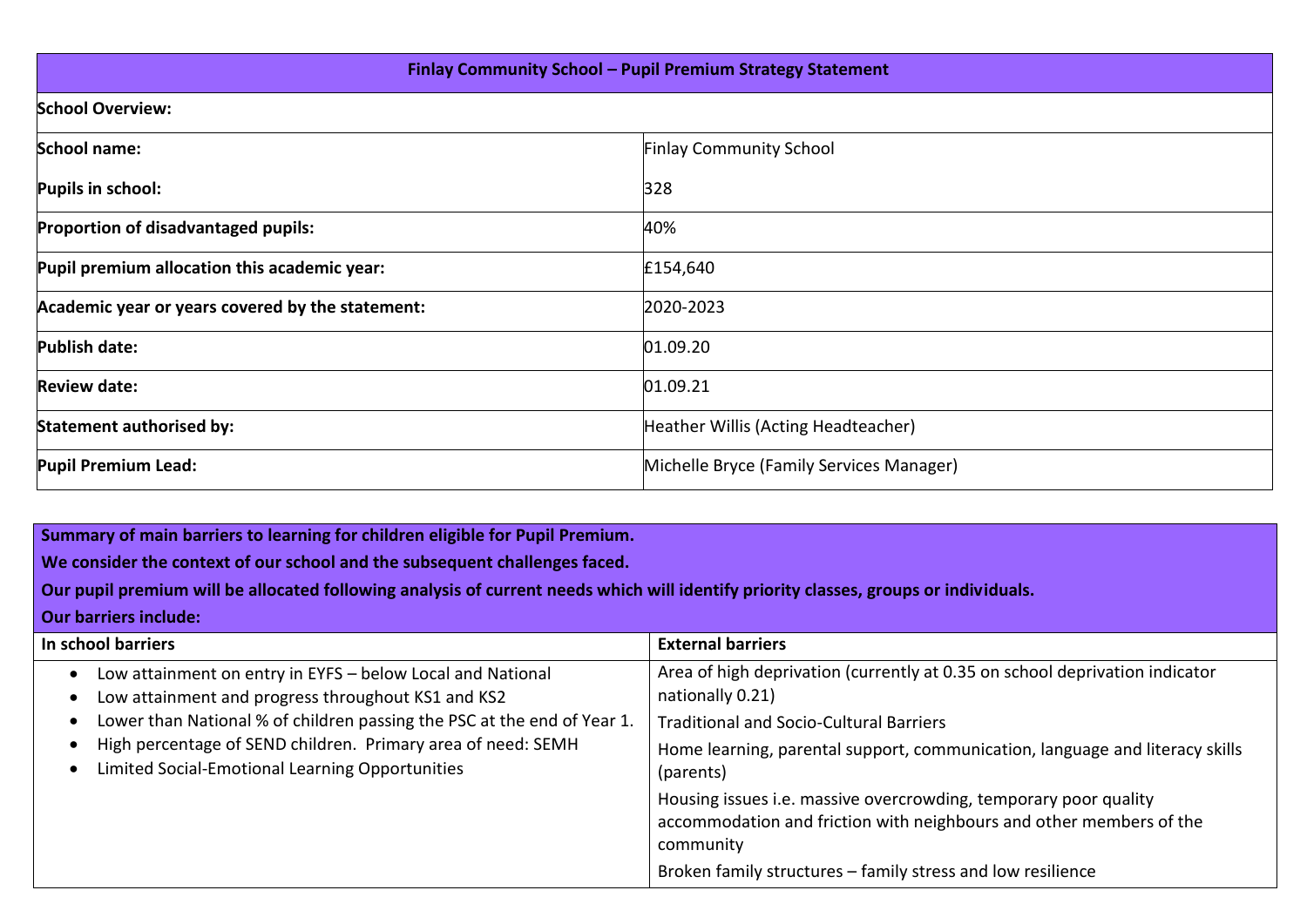| Poor health, diet and medical needs                                                    |
|----------------------------------------------------------------------------------------|
| Trauma and other mental health issues in the family and/or child                       |
| Safeguarding and welfare issues which may lead to multi-agency agencies<br>involvement |
| Covid-19 Pandemic                                                                      |

| Disadvantaged pupil progress scores for the last academic year: End of KS2 (2018/2019 data due to Covid-19 pandemic) |      |      |  |  |  |
|----------------------------------------------------------------------------------------------------------------------|------|------|--|--|--|
| Score – School<br>Score - National<br><b>Measure</b>                                                                 |      |      |  |  |  |
| Reading                                                                                                              | 3.27 | 0.32 |  |  |  |
| Writing                                                                                                              | 3.24 | 0.27 |  |  |  |
| Maths                                                                                                                | 2.76 | 0.37 |  |  |  |

| Disadvantaged pupil attainment measures (2018/2019 data due to Covid-19 pandemic)                                                                                                               |     |     |     |     |     |     |  |
|-------------------------------------------------------------------------------------------------------------------------------------------------------------------------------------------------|-----|-----|-----|-----|-----|-----|--|
| Writing $-$<br><b>Maths - School</b><br>Reading $-$<br>Writing $-$<br>Reading $-$<br>Maths $-$<br>  Measure<br><b>School</b><br><b>National</b><br>School<br><b>National</b><br><b>National</b> |     |     |     |     |     |     |  |
| Meeting the expected standard at KS2                                                                                                                                                            | 80% | 78% | 87% | 83% | 83% | 84% |  |
| Achieving the higher standard at KS2                                                                                                                                                            | 33% | 31% | 23% | 24% | 37% | 32% |  |

|                                         | <b>School</b>                         | <b>National</b> |
|-----------------------------------------|---------------------------------------|-----------------|
| % of children passing the PSC in Year 1 | 67%                                   | 84%             |
| % of children passing the PSC in Year 2 | 90% pass for the<br>children retaking |                 |

|                                                                                                   | <b>School</b> | <b>National</b> |
|---------------------------------------------------------------------------------------------------|---------------|-----------------|
| $\mid$ % of children achieving a Good Level of Development at the end of Reception (GLD) – cohort | 69%           | 72%             |
| │ % of children in receipt of FSM achieving a Good Level of Development at the end of Reception   | 46%           | 74%             |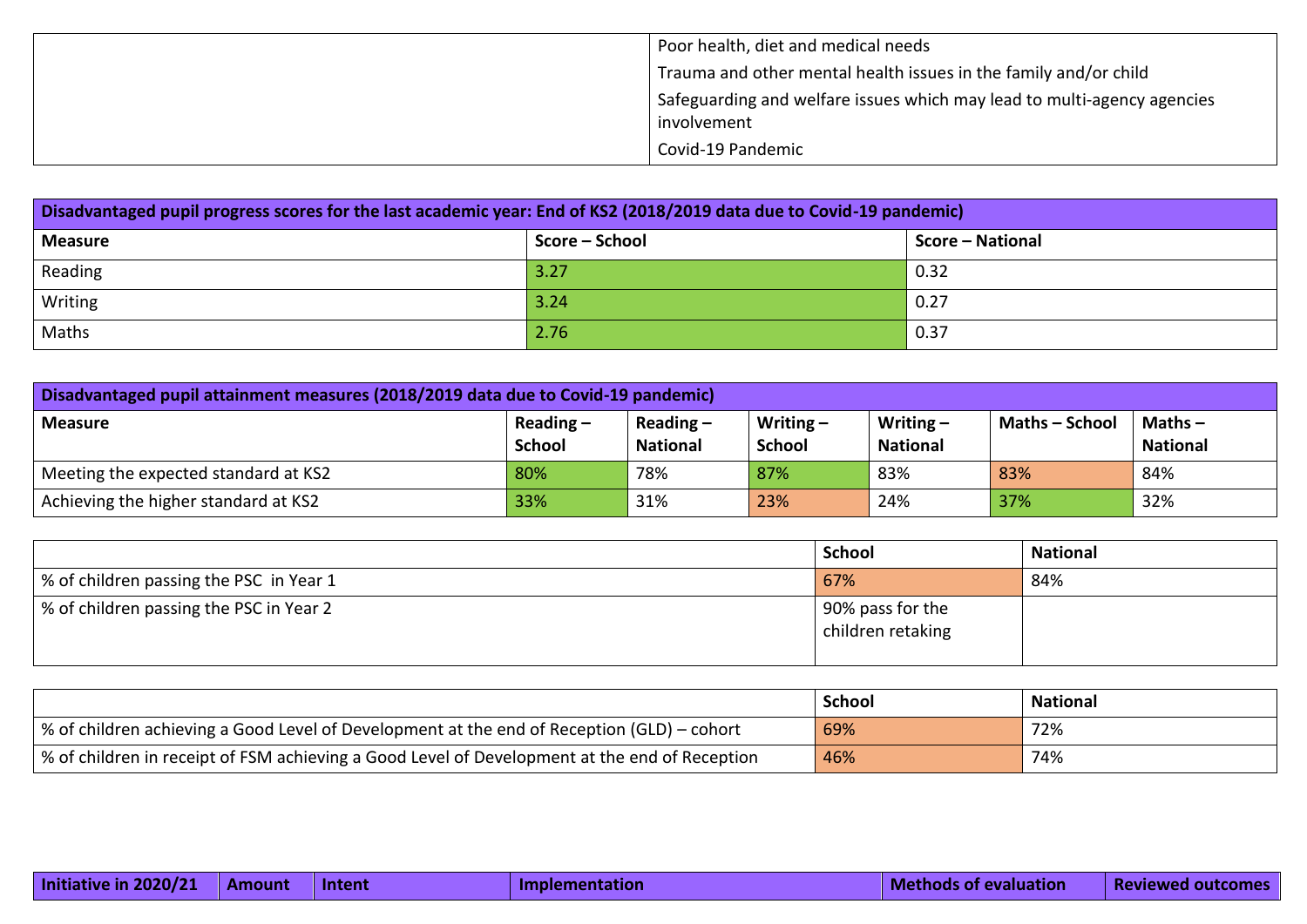| Pastoral Support<br>Team | £91,125 | Develop pupils social<br>and emotional<br>wellbeing, raise self-<br>esteem, promote<br>confidence and<br>increase motivation<br>Support our<br>community in<br>identifying the needs of<br>their family and/or<br>child and enable them<br>to build a support<br>network around their<br>family.<br>Reduce barriers to<br>learning, both<br>internally and<br>externally to enable<br>pupils to achieve in line<br>or above National<br>Expectations | • Nurture groups as required: Nurture is a<br>focused intervention which addresses<br>barriers to learning arising from social,<br>emotional or behavioural difficulties.<br>• Working with children to help them develop<br>their social and emotional well-being,<br>enabling them to engage with learning and<br>support them in becoming more self-<br>assured, capable and adaptable.<br>• Providing the opportunity for children who<br>are experiencing emotional difficulties to<br>use play to communicate and help prevent<br>or resolve psychosocial challenges. To help<br>them towards better social integration,<br>growth and development.<br>• To deliver Emotional Literacy/ SEMH<br>interventions through our Learning Mentor<br>Team - these are targeted specifically<br>towards the child/children and adapted<br>accordingly.<br>• Provide support to parents/carers on an ad-<br>hoc basis, through an open door policy<br>• Support parents/carers in attending<br>meetings such as multi agency meeting<br>(Team around the family/child), Pastoral<br>Support, Behaviour Support, Case<br>conferences, Core groups etc.<br>• Provide access to needs led advice, support<br>and guidance throughout the year | • Reduced behavioural<br>incidents (logged data<br>on CPOMS)<br>• Positive impact upon<br>engagement in class of<br>target children.<br>• Feedback from children<br>and parents, where<br>necessary.<br>• BOXALL profile: a<br>diagnostic assessment<br>tool designed to assess<br>the specific areas of<br>need for learners<br>exhibiting social,<br>emotional and<br>behavioural difficulties.<br>• Reviewed My Plans<br>• Parents/carers report<br>their situation has<br>improved, progress<br>through My Plan targets.<br>• All meetings,<br>conferences and reviews<br>are attended.<br>• Decrease in poor<br>behaviour at home,<br>parent/carers are able to<br>deal with situations<br>confidently.<br>• Increased parental<br>engagement<br>• Increased parent/carer<br>confidence: child<br>feedback. |  |
|--------------------------|---------|------------------------------------------------------------------------------------------------------------------------------------------------------------------------------------------------------------------------------------------------------------------------------------------------------------------------------------------------------------------------------------------------------------------------------------------------------|----------------------------------------------------------------------------------------------------------------------------------------------------------------------------------------------------------------------------------------------------------------------------------------------------------------------------------------------------------------------------------------------------------------------------------------------------------------------------------------------------------------------------------------------------------------------------------------------------------------------------------------------------------------------------------------------------------------------------------------------------------------------------------------------------------------------------------------------------------------------------------------------------------------------------------------------------------------------------------------------------------------------------------------------------------------------------------------------------------------------------------------------------------------------------------------------------------------------------------------|------------------------------------------------------------------------------------------------------------------------------------------------------------------------------------------------------------------------------------------------------------------------------------------------------------------------------------------------------------------------------------------------------------------------------------------------------------------------------------------------------------------------------------------------------------------------------------------------------------------------------------------------------------------------------------------------------------------------------------------------------------------------------------------------------------------|--|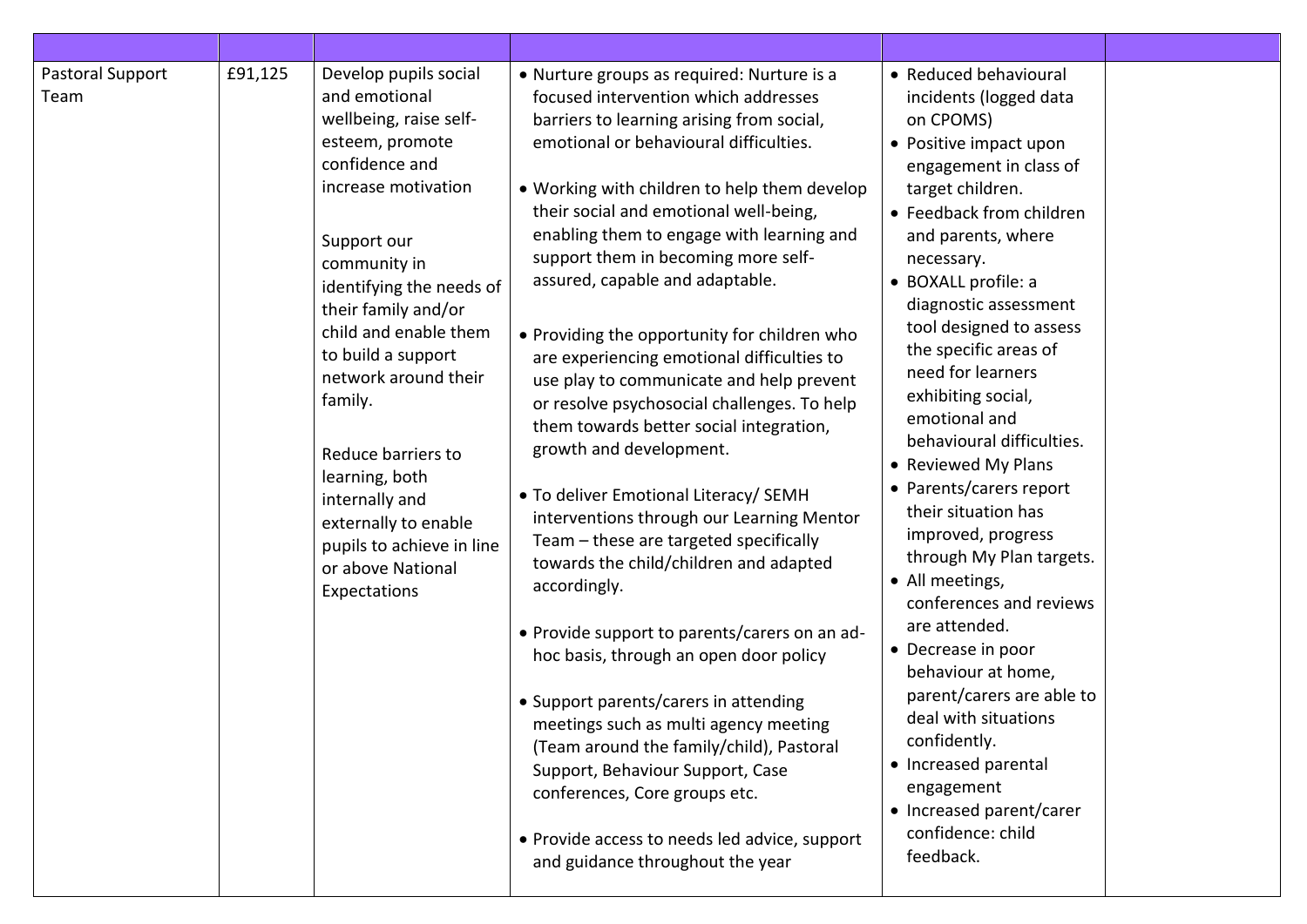|                                                                                  |         |                                                                                                                                                                                | • Provide advice, guidance and support to<br>parents/carers on how to manage their<br>child/ren's behaviour through supporting<br>with routines and boundaries within the<br>school and home                               | • Increase in home<br>learning engagement<br>• Reduced family stress                                                                       |  |
|----------------------------------------------------------------------------------|---------|--------------------------------------------------------------------------------------------------------------------------------------------------------------------------------|----------------------------------------------------------------------------------------------------------------------------------------------------------------------------------------------------------------------------|--------------------------------------------------------------------------------------------------------------------------------------------|--|
|                                                                                  |         |                                                                                                                                                                                | • Supporting parents to access local courses,<br>including: Strengthening Families<br>Strengthening Communities, Freedom<br>Programme, Living without abuse, Triple P<br>and Bereavement Counselling                       |                                                                                                                                            |  |
|                                                                                  |         |                                                                                                                                                                                | • Carry out home visits to support<br>parent/carers/children in the home                                                                                                                                                   |                                                                                                                                            |  |
|                                                                                  |         |                                                                                                                                                                                | • Develop Family Learning opportunities in<br>partnership with parents/carers and local<br>providers                                                                                                                       |                                                                                                                                            |  |
|                                                                                  |         |                                                                                                                                                                                | • Work with parent/carers to identify suitable<br>housing                                                                                                                                                                  |                                                                                                                                            |  |
|                                                                                  |         |                                                                                                                                                                                | • Support parents in identifying poor health,<br>diet, medical needs and mental health issues<br>in the family and/or child                                                                                                |                                                                                                                                            |  |
|                                                                                  |         |                                                                                                                                                                                | • Work with parents/carers to overcome<br>safeguarding and welfare issues                                                                                                                                                  |                                                                                                                                            |  |
| Increased hours for<br>T.A's $(8:30 - 4:30$ dail,<br>including staff<br>meeting) | £63,515 | To deliver additional<br><i>interventions</i><br>throughout the school<br>day to reduce the<br>attainment gap and<br>variation in<br>performance of PP and<br>non-PP children. | • Provision maps to identify PP children<br>receiving interventions<br>• PP children to receive targeted intervention<br>to close the attainment gap.<br>• PP children to be invited to attend after<br>school Buzz Clubs. | • Data - Target Tracker<br>• Formative assessment<br>data<br>• My plan reviews<br>• Classroom feedback<br>• Book looks<br>• Learning walks |  |